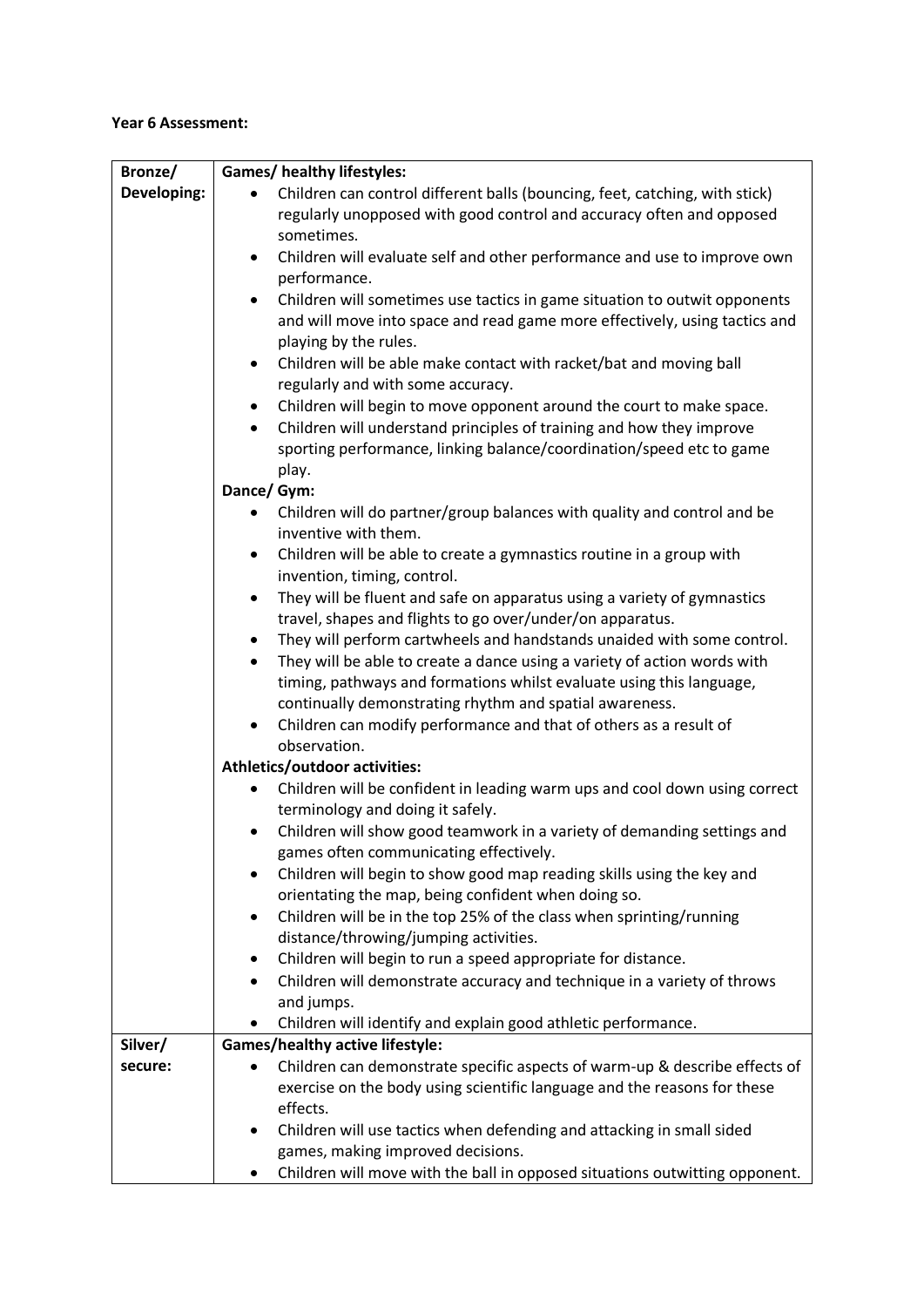|          | Children will throw/catch/pass on the move and accurately, using tactics<br>$\bullet$<br>and using team to outwit opponents.  |
|----------|-------------------------------------------------------------------------------------------------------------------------------|
|          |                                                                                                                               |
|          | Children will demonstrate good fielding skills getting body behind the ball<br>$\bullet$<br>and returning ball effectively    |
|          | Children will strike a bowled/moving ball with good technique often.                                                          |
|          | Dance/gym:                                                                                                                    |
|          | Children can link techniques and ideas and apply them accurately and<br>appropriately showing precision, control and fluency. |
|          | Children will use techniques to create a routine in a group that is well timed<br>٠                                           |
|          | and choreographed and planned.                                                                                                |
|          | Children will assess and evaluate self and others and use this to improve<br>$\bullet$                                        |
|          | using good language.                                                                                                          |
|          | Children Perform more complex sequences in a group and over apparatus.<br>٠                                                   |
|          | Children will use a variety of dance styles and formations with accuracy and<br>$\bullet$<br>fluency.                         |
|          | Athletics/outdoor activities:                                                                                                 |
|          | Children can sustain and maintain running technique at different speeds                                                       |
|          | and alter speed based on feelings and tactics in a race.                                                                      |
|          | Children will be able to show good running technique over different<br>$\bullet$                                              |
|          | distances.                                                                                                                    |
|          | Children can demonstrate good technique in a range of throwing and<br>$\bullet$                                               |
|          | jumping activities.                                                                                                           |
|          | Children will be in the top 20 % when doing these in terms of distance.<br>٠                                                  |
|          | Children will begin to show good leadership qualities when working in a<br>٠                                                  |
|          | team and use these to overcome several challenges.                                                                            |
|          | Children will be able to change route (best route) to overcome problems<br>$\bullet$                                          |
|          | when map reading will begin to do at pace and with confidence.                                                                |
|          |                                                                                                                               |
| Gold/    | Game:                                                                                                                         |
| Mastery: | Children can select and combine skills, techniques and ideas, applying these                                                  |
|          | using tactics to outwit opponents in competitive game situations.                                                             |
|          | Children can control movement with a ball when opposed effectively<br>$\bullet$                                               |
|          | dribbling, shooting, finding space often in a variety of sports.                                                              |
|          | Children can combine accurate passing skills and techniques regularly in a<br>game.                                           |
|          | Children can accurately strike object into good areas moving opponent                                                         |
|          | around court/pitch.                                                                                                           |
|          | Children can strike ball in space with variety of strokes.<br>$\bullet$                                                       |
|          | Children can advise and help others in improving technique.<br>$\bullet$                                                      |
|          | Dance/gymnastics:                                                                                                             |
|          | Children can combine skills/techniques/chorographic ideas such as                                                             |
|          | pathways, timing (unison, cannon), and formations to create a piece of                                                        |
|          | work/ routine that is controlled and has quality in a variety of settings.                                                    |
|          | Children can modify their performance & that of others as a result of<br>$\bullet$                                            |
|          | observation & basic understanding of the structure of the body.                                                               |
|          | Children understand composition by performing more complex sequence.<br>٠                                                     |
|          | Children will move with control, fluency, precision and accuracy when<br>$\bullet$                                            |
|          | combining moves and dance styles, using correct language to evaluate.                                                         |
|          | <b>Athletics/Outdoor activities:</b>                                                                                          |